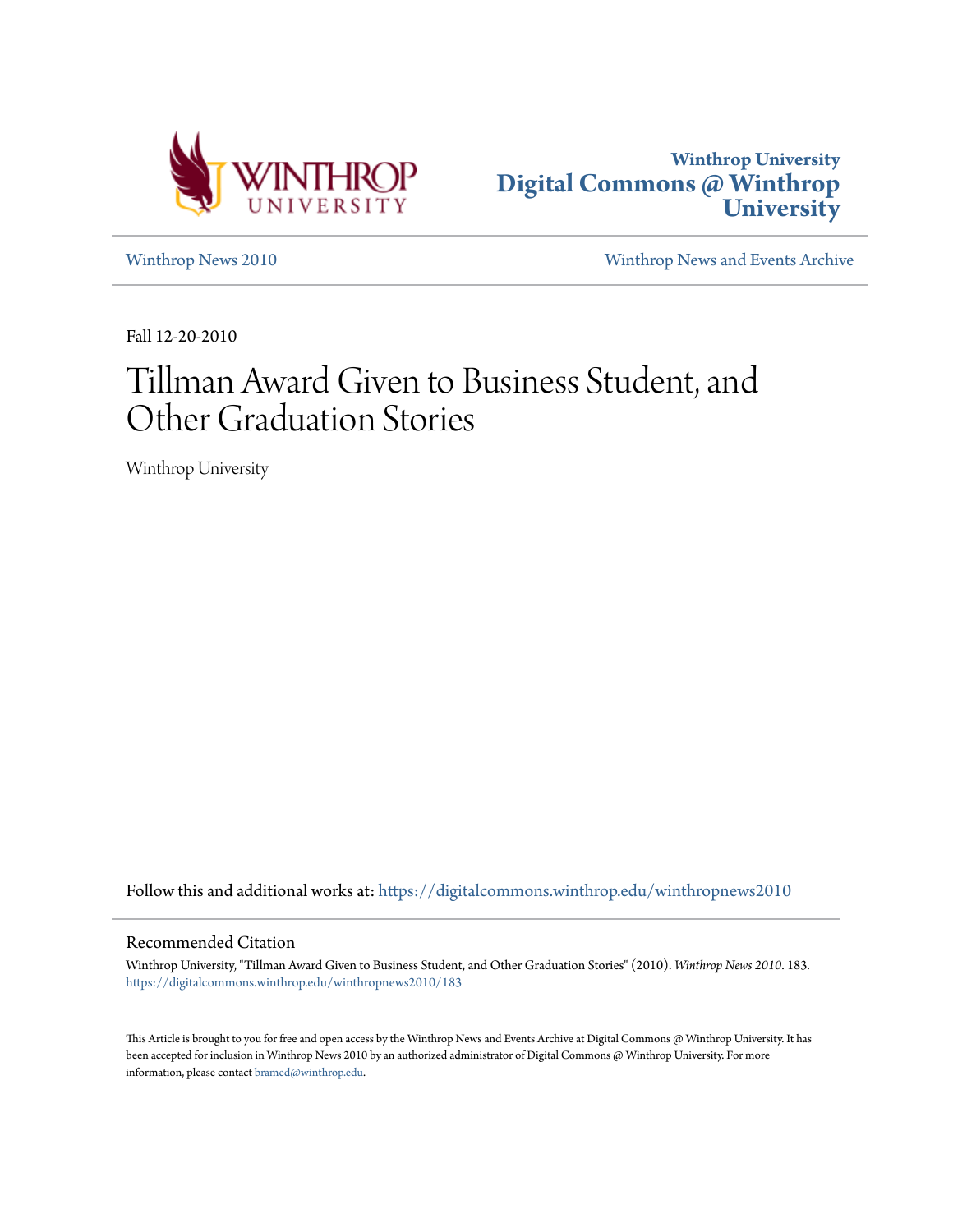## All News

Archives

RSS News Feeds

Winthrop in the News

# 12/20/2010 **Tillman Award Given to Business Student, and Other Graduation Stories**

#### **C** SHARE 上没有。

### **Quick Facts**

**ABOUT ADMISSIONS & AID ACADEMICS STUDENT LIFE ATHLETICS GIVING**

VINTHROP

UNIVERSITY

 $\blacksquare$  Patel expects to enter an M.B.A. program in the fall, possibly at Winthrop, in order to work in international trade and relations or for a business consultancy firm.

**Patel was one of about 270 students given their** degrees at the ceremony. Some graduates from August also participated.



Lisa Patel





Travis and Traci Pauls

ROCK HILL, S.C. - Senior **Lisa Patel** received the Tillman Award at Winthrop University's fall commencement exercises on Dec. 18 at Winthrop Coliseum.

The **Tillman Award** is the university's highest academic honor. Established in 1940 to honor former S.C. Governor Benjamin Ryan Tillman, the award recognizes the graduate who has most consistently met the demands of academic excellence. Patel, who is originally from Birmingham, England, earned a bachelor of science degree from the College of Business Administration in three and a half years. She studied international business and has traveled extensively in Europe, Asia and Africa.

A member of Alpha Lambda Delta, a national honor society for highachieving freshmen, and Beta Gamma Sigma, the national scholastic honorary society for students of business administration, Patel is an avid fan of soccer. She expects to enter an M.B.A. program in the fall, possibly at Winthrop, in order to work in international trade and relations or for a business consultancy firm.

Patel was one of about 270 students given their degrees at the ceremony. Some graduates from August also participated.

Among other students graduating on Dec. 18:

• **Karen Gilson's** mother was diagnosed with lung cancer in the summer of 2006 and passed away in November. "Throughout my mother's illness and after her death, I received numerous e-mails of concern and support from Dr. (Merry) Sleigh, associate professor of psychology. Her first priority was my emotional and physical health, followed by offers to assist me in completing my coursework for her class." Gilson said Sleigh didn't know that she had decided not to continue her education. But something happened, Gilson said. "I suddenly realized that if she had not given up on me then perhaps I should not either and that I at least owe her the courtesy to finish the

classes I had started. She had nothing to gain from me, as she was not my academic advisor nor someone with whom I had a previous relationship; she was simply an educator doing what great educators do." Gilson earned her bachelor of social work degree on Saturday and plans to pursue her